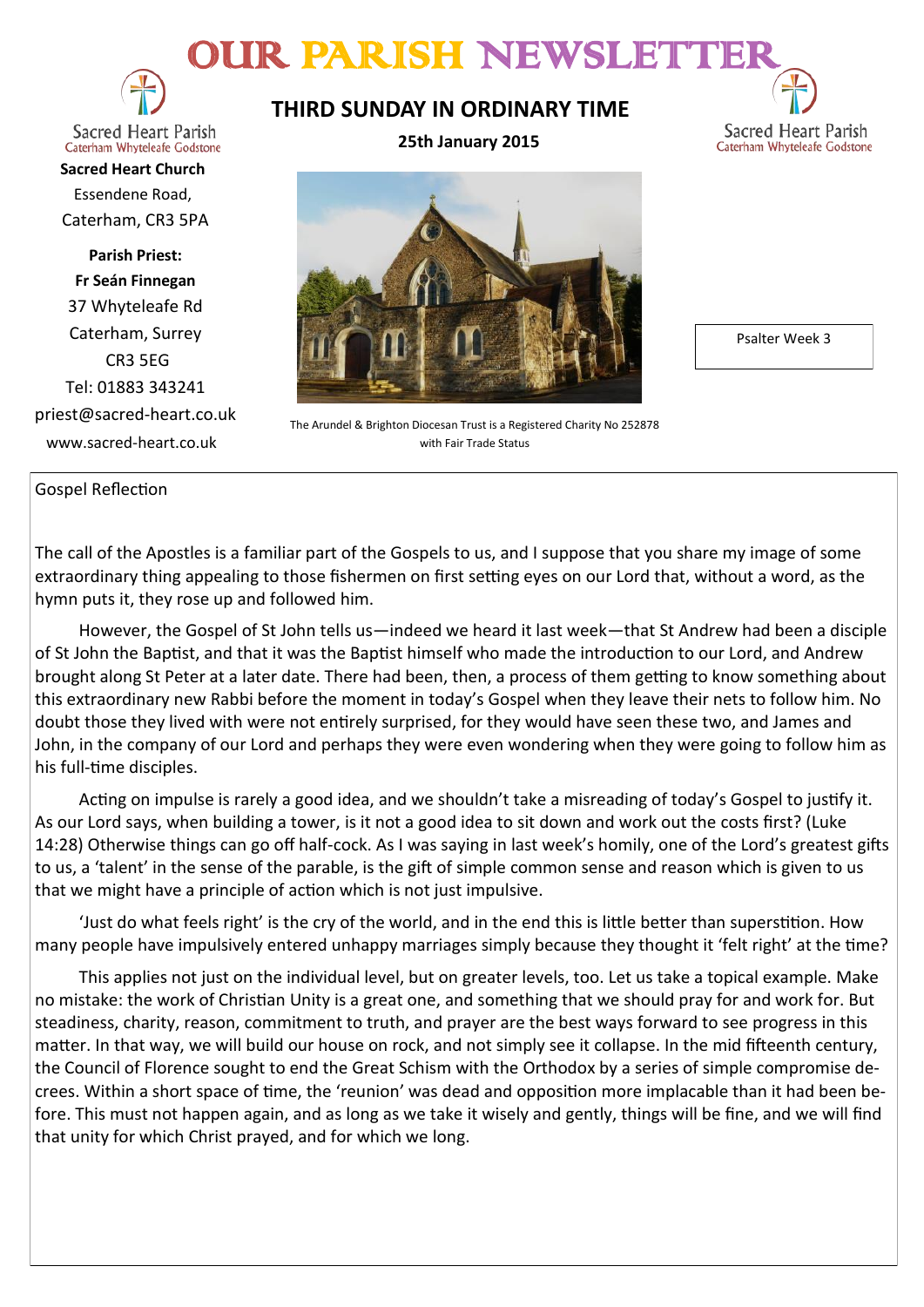

### **Baptisms** Next week Archie William Ayres will be baptised.

Ш

Ш Ш Ш

Ш Ш Ш Ш Ш

Ш Ш Ш Ш Ш Ш ш

Ш

#### **Health & Safety** Ш

### **ICE AND SNOW**

**III** Please can we ask you take care around the Church and **H** Halls in the event of ice and snow. Every attempt will be III made to grit and/or clear snow however with no volun-III teers to do this it may not be possible. Ш

ш

Ш

 $\frac{III}{II}$ . The driveway and paths to Church will be given priority, if  $\frac{11}{111}$  the car park has not been gritted or cleared then please  $\frac{1}{10}$  can we ask that you do not use this. If you do use the car **p** park then please take care and you do so at your own *<u>III</u>* risk.

**'Made for More...' - A Teenage Retreat at Worth Abbey for Teenagers: in School Years 9-13 20th - 22nd February 2015**

If you are in school years 9-13, you are invited to the come away for a weekend to Worth Abbey in Sussex. Come along to make new friends, play lots of games, ask some of those "big" questions about life, explore your faith and eat lots of cake!

The retreat is run by the Lay Community of St Benedict in collaboration with the monks of Worth Abbey. The cost of the weekend is £78 but **subsidies are available**. For more info and booking forms, please contact Mary Hunt [\(mary\\_hunt@hotmail.co.uk\)](mailto:katyrussell@hotmail.co.uk).

### **TODAY**

Caterham Churches Together joint service for the week of Christian Unity at St John's Church of England church in Caterham Valley, Sunday 25th January at 6.30pm

### **Parish Woman's Group**

The Parish Woman's Group will meet in the Old Hall on Wednesday 4th February at approximately 2pm after Lunch Club.

### **Second Collection**

Next Sunday there will be a second collection for The Catholic Education Service (this is not eligible for our Parish Gift Aid collection please do not use your envelopes).

### **SURREY HOLOCAUST MEMORIAL DAY 2015 - 70th Anniversary**

On Tuesday 27th January 6:30pm - 8:30pm the University of Surrey, Chairman of Surrey County Council with the kind support of the faiths communities of Surrey will host the first Surrey Holocaust Memorial Day on the 70th Anniversary of the liberation of Auschwitz. We hope that you will

be able to come and join us for this event.

Please do register for the event. [http://surreyhmd.splashthat.com](http://info.splashthat.com/wf/click?upn=pyRUrkrnwu3lKc4E5Wp6FEzByyh30mMhDxq8cYOFVzfCBevGh7PFj8U3QX5Mfyzc_-2FL0Dtu2HUMXfZjKJvPaQ-2Fsk69b5tplypPl0F-2Ba46XrXHkK0n19ECQq9RLjXLcRDoq4ZOCsWbpGCXBK4gSGWKB-2FV6qwcs2T6UqgCvqnZhbXTgxiRuv6orKtK9P9BlwYj7G3Py1qw22H6JhLWEwP)

**The CHILL Club** Last Friday each month Term Time Only Upstairs, Parish Social Club, next to church hall 7.30-9.00 pm **Age 10-14 School Years 6-9**

A chance to chill with friends No charge to attend\* Just fill out a registration form on your first visit All children to be signed in and out at each session

> **Sessions in 2015 27 February 2015 24 April 2015 26 June 2015**

\*Please bring a small amount of money if you wish to buy soft drinks +/- crisps *Younger than age 10 / Year 6? – check Info on the Youth Club on the Parish website.*

### **Prayer Novena for the Middle East**

The Patriarch of the Chaldean Catholic Church has requested that both Eastern and Western Catholics join his Church in prayer to the Mother of God for the difficult and horrific situation of Christians in the Middle East, especially in Iraq and Syria. Many have been forced out of their homes, and many have been martyred for their faith. This prayer should last nine days from 25 January to 2 February, the Feast of the Presentation of the Lord in the Temple.

I suggest that for these days we end Mass each day with the Hail Holy Queen at our Lady's altar, and I invite you all to join this intention with your own private and communal prayers.

### **Offertory Collection**

Sincere thanks for your generosity last weekend: Offertory: £825.67 0(Gift Aid £299.69) PAX Christi: £430.10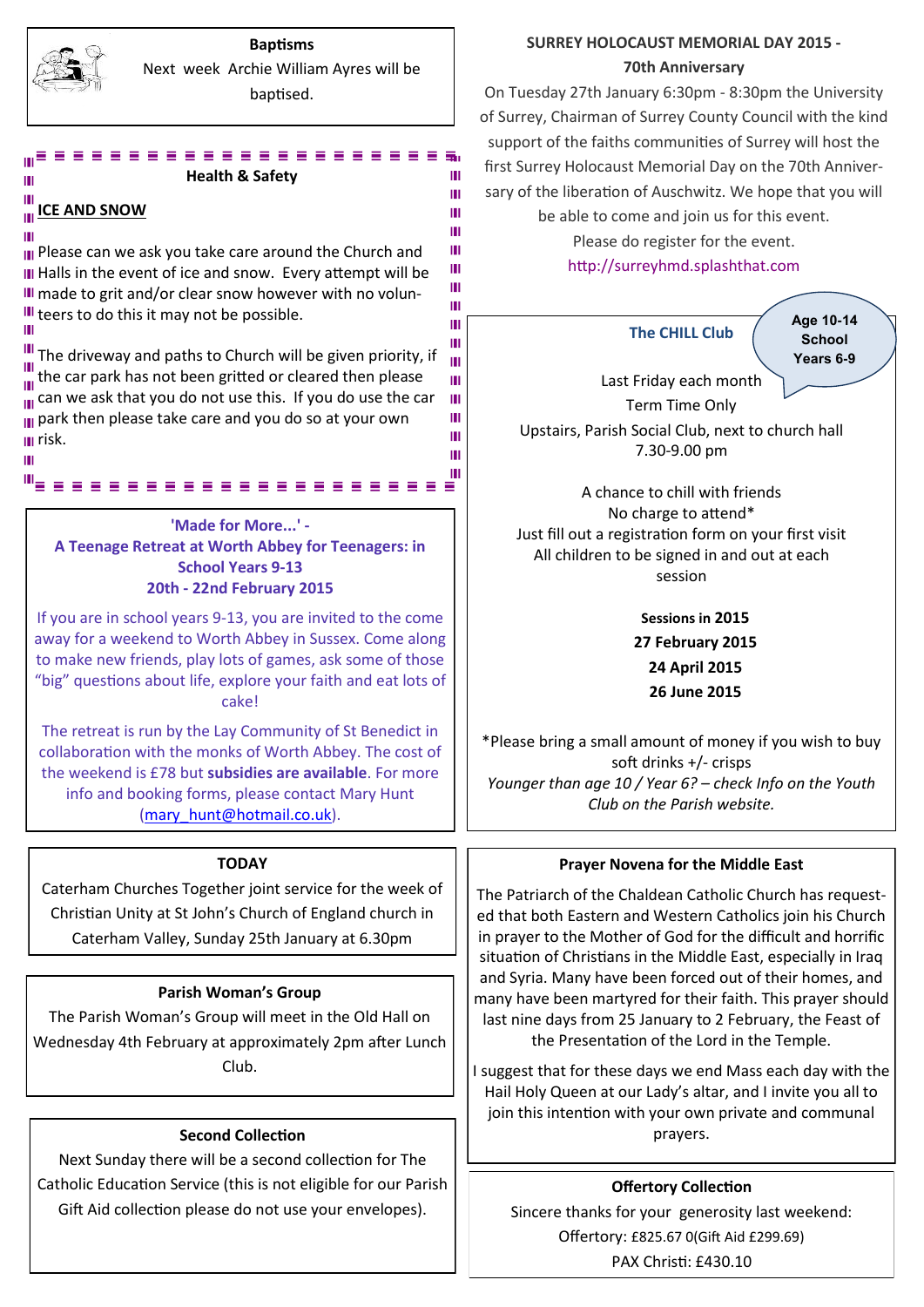## **WHAT'S ON IN THE PARISH THIS WEEK**

| Sun $25$ th: | CHILDREN'S liturgy at 9am Mass only.<br>10:45am Youth Mass &<br><b>FIRST HOLY COMMUNION Enrolment Mass</b><br>(Please be aware this will be a busy Mass and<br>parking may be an issue)<br>Teas & Coffee after Mass |
|--------------|---------------------------------------------------------------------------------------------------------------------------------------------------------------------------------------------------------------------|
| Mon:         | After Mass Teas & Coffee (Old Hall)                                                                                                                                                                                 |
| Tues:        | 9:15 - 11:15am Toddler Group (Old Hall)                                                                                                                                                                             |
| Fri:         | 7:30pm Chill Club (Committee room)                                                                                                                                                                                  |

Sun 25th: CHILDREN'S liturgy at 9am & 10:45am Coffee after Mass

The Finance Committee will meet next week on Tuesday 27th January 2015. Please let the office know if you have any points to

be raised.

### **EVENING FOR YOUNG CATHOLICS (AGED 15-35)**

The first ENCOUNTER evening of 2015 will be at St. Wilfrid's, Crawley (RH11 8PG) this Friday at 7 pm. The guest speaker will be Fr. Terry Martin and there will be live music, adoration, and a chance to mix with other young Catholics. New people are always welcome and there is no need to book. Entry is free. For more information search 'Two:42 Catholic Young Adults' on Facebook.

### **FIRST HOLY COMMUNION**



#### **ENROLMENT MASS - 25/01/15 – 10.45am Mass**

Please note the First Holy Communion Mass will be held today, 25/01/15 at the 10.45am Mass, where we will be welcoming all the children to the Community.

This will be a Youth Mass, where the Youth choir will be singing.

We have 58 candidates this year and it might be a little busy and parking may be an issue. Please be considerate to your fellow Parishioners.

#### **First Holy Communion Parents:**

Could you please bring you children to the Centenary Hall by 10.25am where we will take the register before going over to the church. If your child is doing a reading, you may need to be at the church a little earlier, but you will be advised beforehand.

### **Next Children's' Session:**

Sun 01/02/15 – 9.30am – 10.30am - Centenary Hall (chps 4-6 of book) Please bring a photo of your child's Baptism.

If you have any questions, please contact **Anne Marie Young** either via email on [fhc.sacredheart@gmail.com](mailto:fhc.sacredheart@gmail.com) or by mobile on **07949 938 984.**



### **Your Prayers are requested for the following persons who are ill or housebound.**

Pat Knight; Kathleen & John Saunders; Helen Keogh; Daisy Hill; Christopher Browne;

Kit Monk; Krista Thompson; Jane Hill; Rosemary Whale; Pam Weaver; Jimmy & Bridie Mullen; Bernie Horrocks; Margaret Robertson; Heather Tordimah; Jenny Rower; Elizabeth Daley; Eileen Lattimore; Bryan Smith; Rose Knight; Oliver Farrell; Richard Richardson; Seeta Pillay; Christopher Miles; Pat McCoy; Olive Wood; John Dunlop, Elise O'Connor, Malcolm Bowen & John Gilford.



Please remember in your prayers the souls of Chris McCabe and Sean Madden who have died recently.

The funeral of Sean Madden will take place on Wednesday 4th February 2015 at 10am (there will be no Latin Mass)



### THE JOHN FISHER SCHOOL **VANCANCIES**

#### **COVER SUPERVISOR**

required to cover maternity leave from 23 February 2015 for up to one year Salary Scale 4/5 Salary range £20,193 – £24,027 pro rata

The school is currently looking to employ a Cover Supervisor to supervise whole classes during the short term absence of teachers. The hours are 30 per week, term time only. While the post is a temporary position it may suit a candidate who is looking for a one year contract prior to starting a career in teaching. Application forms (support staff) are available by downloading via the website on [www.johnfisherschool.org](http://www.johnfisherschool.org) where further information on the school may also be found. Completed application forms should be sent with a covering letter to Mrs Rigby, the Office Manager on [jrigby3@suttonmail.org](mailto:jrigby3@suttonmail.org) by the closing date Wednesday, 28<sup>th</sup> January 2015. Interviews will be held week commencing 2nd February 2014.

### **PUBLIC EXAMINATION INVIGILATORS**

required as soon as possible

The John Fisher School is currently looking to increase its team of Public Examination Invigilators. You will be required to work for a period of 6 weeks during May and June and to invigilate internal examinations throughout the year. To be remunerated at £8.00

per hour. Telephone enquiries to Mrs Bourne, Examinations Officer are welcome. Application forms (support staff) are available by downloading via the website on www.johnfisherschool.org

where further information on the school may also be found. Completed *application forms should be sent with a covering letter to Mrs Rigby, Office Manager on jrigby3@suttonmail.org by the closing date Tuesday, 27th January 2015. Interviews will be held week commencing 2nd February 2015.*

*The School is committed to safeguarding and promoting the welfare of children and to equality of opportunity. An enhanced CRB will be required.*